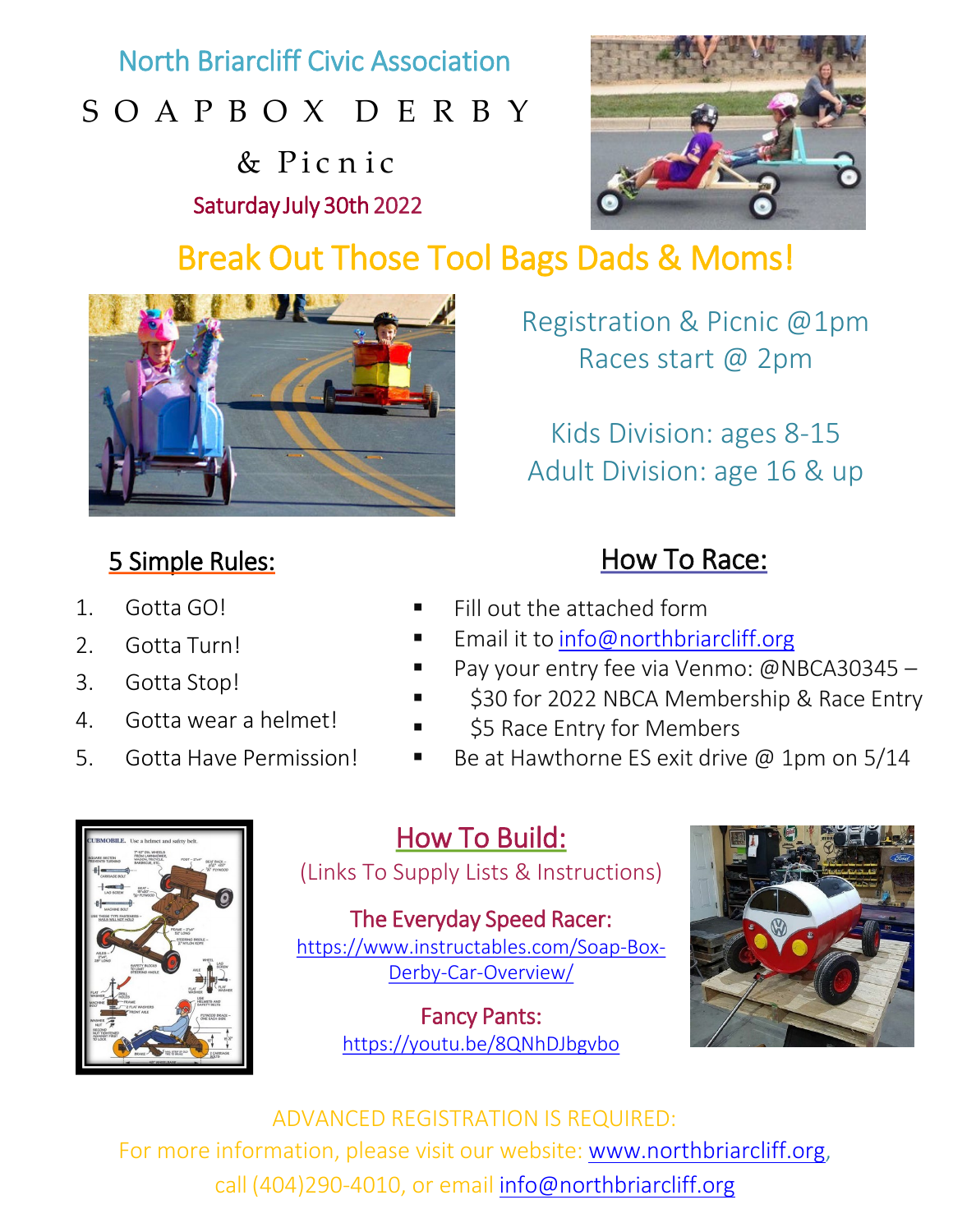

### North Briarcliff Civic Association

SOAPBOX DERBY

& Picnic

Saturday July 30th, 2022

Registration: 1pm

### ENTRY FORM

| Name of Participant                                                                                 | Age                 |
|-----------------------------------------------------------------------------------------------------|---------------------|
|                                                                                                     |                     |
|                                                                                                     |                     |
| Parent Information (If Participant is a Minor):                                                     | <b>Phone Number</b> |
|                                                                                                     |                     |
|                                                                                                     |                     |
|                                                                                                     |                     |
| Address:                                                                                            |                     |
|                                                                                                     |                     |
|                                                                                                     |                     |
| Please check each box as you have reviewed the information.                                         |                     |
|                                                                                                     |                     |
| $\Box$ I have read and understand the rules and regulations of the derby and agree to comply.       |                     |
| $\Box$ I will have a car with working steering and brakes.                                          |                     |
| I agree to have good sportsmanship.                                                                 |                     |
|                                                                                                     |                     |
| Advanced Registration is required for this event. Take a photo or scan this signed form and send it |                     |
| to info@northbriarcliff.org.                                                                        |                     |
| Pay your \$5 entry fee (if you are a member) OR \$30 (includes membership and entry) via Venmo      |                     |
|                                                                                                     |                     |
| @NBCA30345. Make sure to note participants name in the notes.                                       |                     |
| Waiver will be signed day of event.                                                                 |                     |
| Registration will take place Saturday May 14 <sup>th</sup> at 1 pm                                  |                     |
| Registration will take place at the exit drive of Hawthorne Elementary School.                      |                     |
|                                                                                                     |                     |
| Please call 404.290.4010 or email info@northbriarcliff.org with any questions or concerns.          |                     |
|                                                                                                     |                     |
| Kids division 8-15 years of age * Adult division: 16 & up                                           |                     |